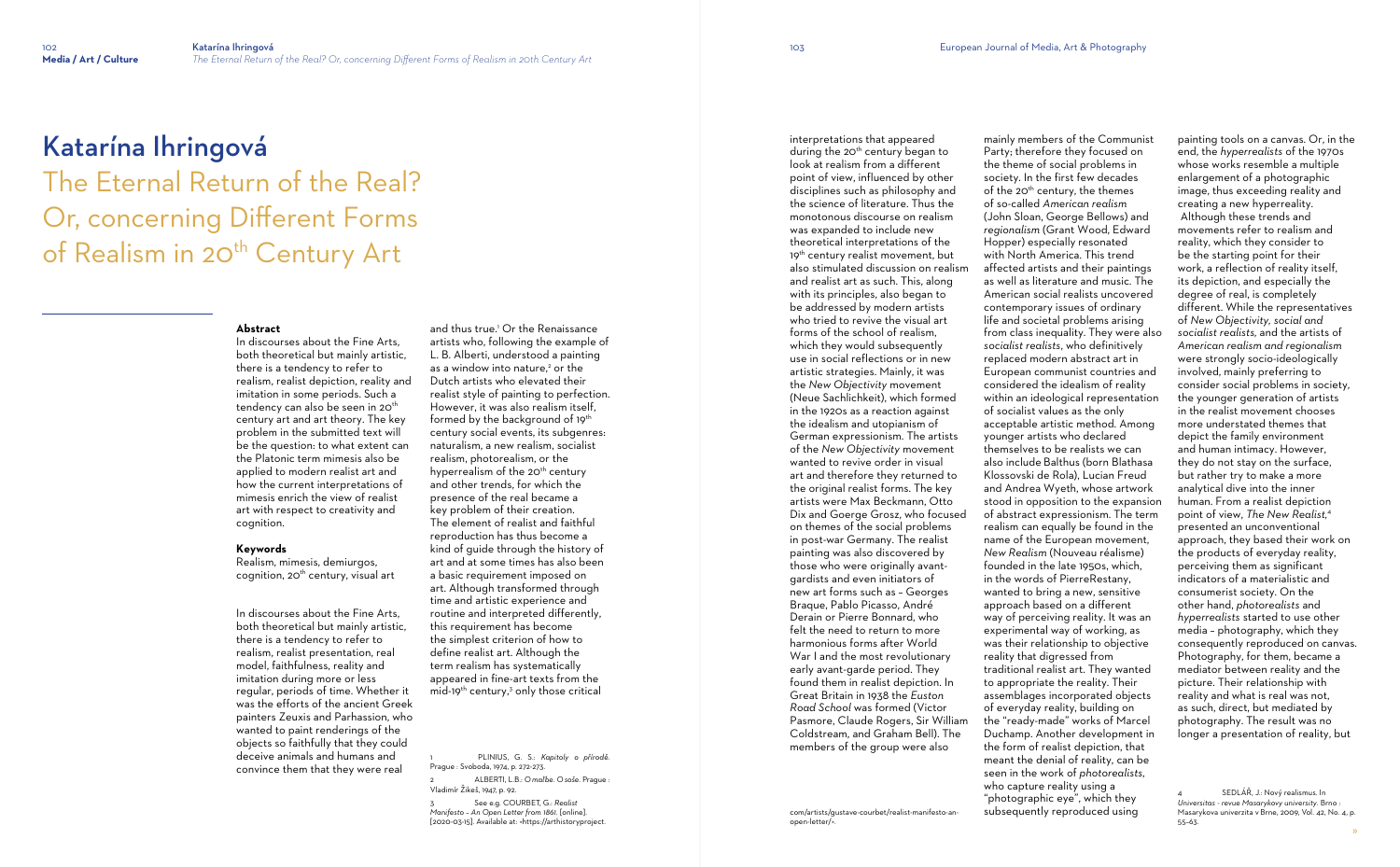rather the creation of a new reality – a simulated reality.

Thus, a question arises here: if all the above-mentioned trends refer to reality and realism and their approach to what is real is not identical, then how do we define realism, a realist depiction and their relationship to reality itself? In some cases we even have the impression, that the term realism is used so widely<sup>5</sup> that it has lost its unique meaning, or that we consider realism to be any realist presentation that opposes abstractism. Roman Jakobson was probably thinking in this way in 1921, when he spoke, in his early study *On Realism in Art*<sup>6</sup> , about the uncritical use of the term realism, or even about its elusive nature. He stated his view on the reasons for this terminological elusiveness thus:

5 From the perspective of 20<sup>th</sup>century art we could also speak about magic realism, critical realism and even documentary photography.

JAKOBSON, R.: O realismu v umění. In *Poetická funkcia*. Prague : Nakladatelství H&H, 1995, p. 138–144.

"*By failing to distinguish among the variety of concepts latent in the term "realism," theoreticians and historians of art – in particular, of literature– are acting as if the term were a bottomless sack into which everything and anything could be conveniently thrown.*" 7

In recent times Boris Rőhrl also wrote in his book *World History of Realism in Visual Arts 1830 –1990: Naturalism, Socialist Realism, Social Realism, Magic Realism, New Realism and Documentary Photography*:

"*Today, the discussion about realism seems to have lost much of its actuality, and dealing with realism has no practical application.* 

> Literary realism included, for example, Émile Zola, Honoré de Balzac and GustaveFlaubert.

7 Ibid, p. 144.

10 It is a statemen trather than a purposefully written manifesto. It was inspired by a group of young dissatisfied students of the École des Beaux-Arts, who had asked Courbet to open his own school or course that would teach them the theory and method of realist painting. Courbet explained his new approach to realist depiction in an open letter to the students dated 25<sup>th</sup> December 1861. It was this letter that was later considered to be a realist manifesto.

*For these reasons, an unbiased and factual view on its evolution seems to be possible. No writer in the field of humanities can lay claim to objectivity, because the philosophical background of an author determines, whether consciously or subconsciously, his discourse. Beware of this; this book was an attempt to provide a neutral description of different central theories incurred in connection with their world view."*<sup>8</sup>

Is realism a term of such wide meaning that it is not bound to any terminological frames? Are all the trends that we see in the art of the 20<sup>th</sup> century that refer to realism necessarily bound to reality, or are the deviations from reality that they include absolutely legitimate? Finding adequate answers to these questions is likely to be more than difficult as the term realism hides in itself the intricate ways of possible approaches. To find the simplest approach we head to the French realist movement of the mid-19<sup>th</sup> century – and to painters such as Gustave Courbet, Jean François Millet or Honoré Daumier.<sup>9</sup> Gustave Courbet himself, in his Realist Manifesto of 1861,<sup>10</sup> defines the area that should become the meaning and purpose of a realists painting. It should be within the everyday

> René Wellek summarises the requirements on realistic art as follows: "*The art should provide the true depiction of real world: it should, by detailed observation and careful analysis, examine current life and morals. It should thus do without prejudice, impersonally, objectively."*  In WELLEK, R.: *Koncepty literární vědy*. Prague : Nakladatelství H&H, 2005, p. 111.

8 RŐHRL, B.: *World History of Realism in VisualArts 1830 –1990: Naturalism, Socialist Realism, Social Realism, Magic Realism, New Realism and Documentary Photography*. Hildesheim : Georg Olms Verlag, 2013, p. 21.

reality that an artist should look for beauty. It is found in nature, hard work as well as in the depiction of a working man. The basis of realism thus becomes an effort to look for the charm in everyday life and the beauty of man. According to him:

"*It is a completely physical language, the words of which consist of all visible objects; an object which is abstract, not visible, non-existent, is not within the realm of painting.*" 11 Thus, in Courbet's understanding visibility becomes one of the key aspects of a realist work of art. However, we can only prove the existence of the visible through our own experiences.<sup>12</sup> The second aspect, according to Comte's theory of positivism,<sup>13</sup> to which the realist movement responded, could be empiricism. Thus, visibility and empiricism could be seen as determinants in the context of the realist movement. But if we looked at the artistic trends and movements of the 20<sup>th</sup> century which include the term realism or that refer to reality, then we would not find both aspects in all of them. While we could find an effort to depict the visible and empirically known in *social-tuned realism*, in *socialist realism* we would not find it. Rather than a real visible form, they preferred its idealised version modified by ideology and involvement. On the other hand, the younger generation of the

11 COURBET, G.: *Realist Manifesto – An Open Letter from 1861*. [online]. [2020-03-15]. Available at: <[https://arthistoryproject.com/artists/](https://arthistoryproject.com/artists/gustave-courbet/realist-manifesto-an-open-letter/) [gustave-courbet/realist-manifesto-an-open-letter/](https://arthistoryproject.com/artists/gustave-courbet/realist-manifesto-an-open-letter/)>.

13 COMTE, A.: *A general view of positivism*. New York : Speller & Sons, 1957, p. 444.

realist movement (*Balthus, Freud*), holding on to realist forms based on real models, rather wanted to uncover the inner, worrying world of young girls and women. Within *photorealism* and *hyperrealism* it is a complicated problem of hyperreality and simulated reality, while the *new realists* implement everyday objects into their work as an assemblage, but do not adhere to a faithful reproduction. Thus, the aspect of the visible and empirical is disappearing in these cases, and we can only observe certain "realism games," or rather deviations, that go beyond the strict framework of realist art. Thus, the criteria that Courbet spoke about can only be applied to the realist art of the mid-19<sup>th</sup> century, which was at the birth of the realist movement. However, it cannot be applied to the artistic trends of the 20<sup>th</sup> century we have mentioned. Therefore, these two attributes of realist art that are valid for the realist movement of the 19<sup>th</sup> century can be considered to be generalised terms applicable to all types and forms of realist art. At the same time, we can see that such an approach to the definition of realism is only one of the possible forms that is strictly orientated to the particular principles of the realist movement. It is understood as an artistic-historical form of realism connected to a particular historical period. Within it, a whole cultural discourse is created, which applied these principals of realism to both visual art as well as to literature. The second form of realism is more complicated because in the words of Martin Hrdina it concerns: "*the fundamental artistic constant of all historical periods whose first theoretical formulation is the principle of mimesis in Aristotle's Poetics."*<sup>14</sup>

14 HRDINA, M.: Realismus v české

## **Mimesis – Probability – the Reality Effect**

The second approach to realism, which is implied by the quotation from Hrdina, refers to a more complex meaning of this term. He defines it as an "artistic constant", which appears in certain periods during the history of art and is found in nearly all historical periods, where its first theoretical formulation is Aristotle's principle of *mimesis* as elaborated in *Poetics.* It is more or less found in an unchanged form as late as the 1940s in the key text by Erich Auerbach, *Mimesis. The Representation of Reality in Western Literature* (1946), which understands *mimesis* as a faithful imitation of reality. He proves its existence using examples of western literature over a wide time frame from Vergil to Virginia Woolf. The criterion for evaluating these works was the realist principle of evaluating the work on the basis of the faithfulness of the depiction of reality. A similar approach as that taken for literature can also be found for visual art, which until the 19<sup>th</sup> century was also looking for a solution to the problem of the faithful reproduction of reality. Metaphors that refer to a mirror as a means of imitation or to an open window into nature have accompanied the entire history of the art movement of realism. For centuries the realist movement worked on "improving" art forms<sup>15</sup> that supported the desire to reach a certain degree of artistic perfection and with it also the illusion of reality. Their evaluating criterion, from *mimesis* point of view, was also the degree of faithfulness.

literatuře*.* In *Česká literatura ,* 2014, Vol. 62, No. 3, p. 373.

Prague : Odeon, 1985.

However, the mimetic principle that evaluates a work of art on the basis of its faithfulness, rate of reality, or even truthfulness came under doubt and the measure of realism was no longer the degree to which it imitated reality. Also, thanks to Roman Jakobson's study *On Realism in Art* (1921), realism ceased to be seen as a reflection of reality, but as a cultural discourse that deals with a certain linguistic code. Jakobson called attention to the ambiguity of the term realist art, when he defined it in different ways: 1. it is a tendency according to which realist art is meant to be a work, which the author intends to be possible; 2. a work which a reader perceives as possible; 3. a summary of the characteristic features of a certain artistic trend; 4. the intensification of the narrative by pictures assigned according to consistency, i.e. the transition from self-naming to metonymy and synecdoche; 5. the requirement for consistent motivation, the use of poetic principles. Such interpretations of the term realist are in some way dioecious: it defines realism as an art trend whose aim is to reproduce reality with the maximum possible use of probability as the basic criterion of realist depiction. Realism is thus interpreted as an art trend that is relevant for a specific historical discourse whose basis is in the reproduction of reality but at the same time it is a more constant understanding that considers *probability* to be the criterion for realist depiction. The probability is seen from two points of view: that of the author and also of the reader/ viewer. To consider an artwork to be realistic, it must be created by author in such a way that the concept is probable and from the reader/viewer's point of view it must be clear that the features of the work are probable. Thus, Jakobson does not define realism using

<sup>15</sup> See: GOMBRICH, H. E.: *Umění a iluze. Studie o psychologii obrazového znázorňování*.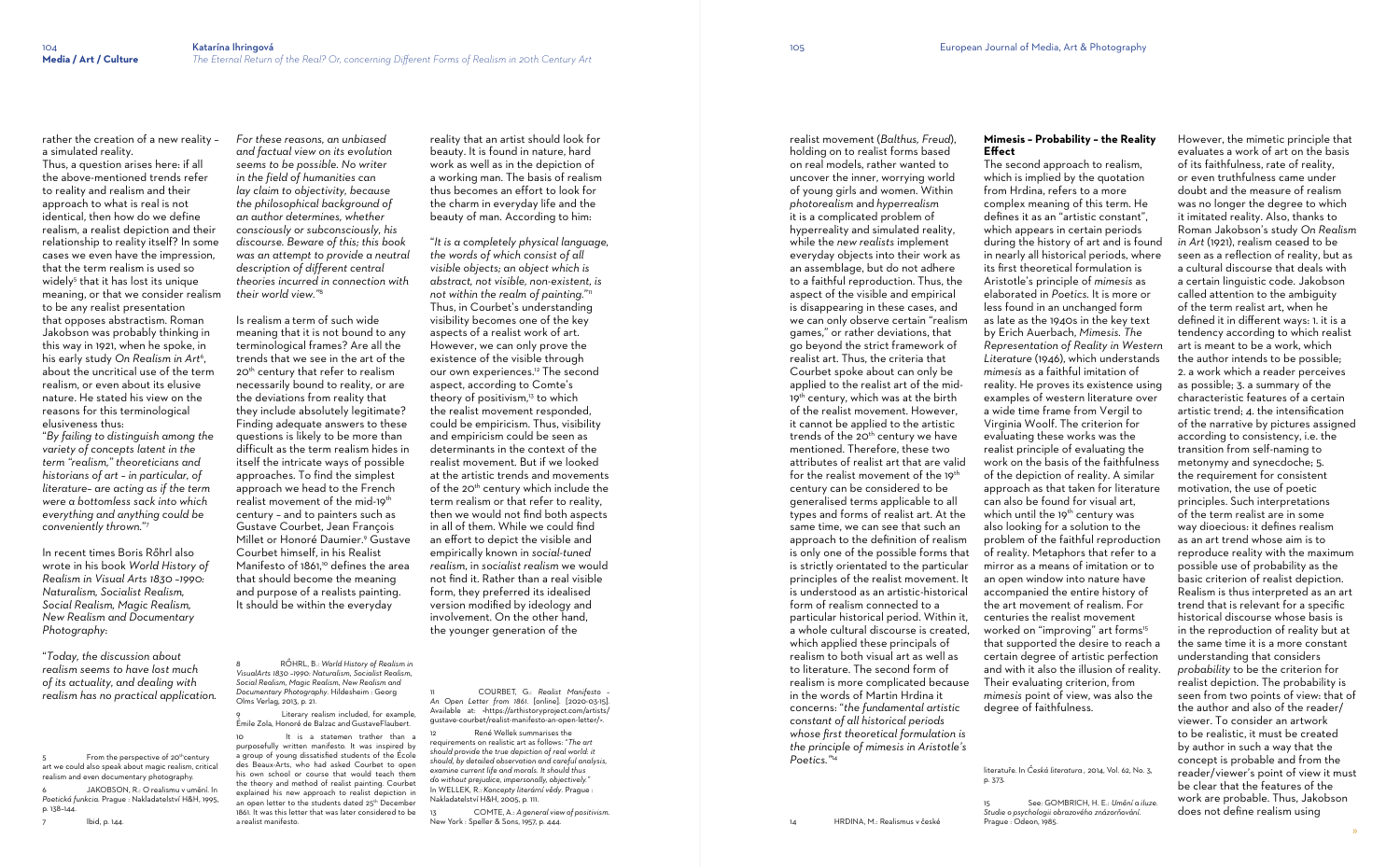the terms faithfulness, similarity, *mimesis* or rate of real, but using the term *probability*. A picture can be considered to be realist because it is probably close to reality and such a form of reality could probably exist. The picture can never be absolutely faithful and identical to reality. However, it can approach it if it has the features of the *probable*. 16 In the 1960s there was another fundamental challenge to *mimesis*. The new wave of literary science was based on the idea, that the language of art cannot imitate reality because it is autonomous of reality and of the world. The language of art has no ability to depict. It can only refer to language but not to reality. The new interpretation, in the words of Antoine Compagnon, defended:

"*the thesis of the primacy of form over substance, of expression over content, of signifier oversignified, of signification over representation, or even of semiosis over mimesis."*<sup>17</sup>

What the language of art does is to code reality. The code or system of presentation is always determined by culture as they set their own standards for the code and systems of presentation. Therefore, even a realist artwork cannot be an imitation of reality; it can only create an illusion through the presentation codes. Compagnon claims that thanks to this conceptual change it is no longer possible to ask how art copies reality, but through what strategies art convinces us that it copies reality.18 One answer is the

16 JAKOBSON, R.: O realismu v umění. In *Poetická funkcia*. Prague : Nakladatelství H&H, 1995,

p. 138.

17 COMPAGNON, A.: *Démon teórie. Literatúra a bežné myslenie*. Bratislava : Kalligram, 2006, p. 103.

18 Ibid, p. 117.

*reality effect*, which was elaborated by Roland Barthes in the study *The Reality Effect (1968)*. Roland Barthes says that a typical sign of realist art is the descriptiveness associated with a detailed description of a seemingly unimportant thing, situation or communicative relationship between people. As an example, he chooses Flaubert's description of the town of Rouen in the novel, *A Simple Heart.*19 In his description of the town and house where the main character lives, Flaubert describes with great precision objects and events which are not important to the story and that do not interfere with the story. The author of the novel makes every detail important, which is a key factor of a realist description and the connection to reality. Although these are descriptions which do not develop the story and therefore they are not crucial for narrative development, but their task is to call attention to themselves because they are real. They become the so-called *reality effect.*20 When we talk about Flaubert there are, for example, details that characterise the French burgher society of the mid-19th century such as a piano (a symbol of the burgher society) and cardboard (a symbol of the untidiness or even loneliness of the main character). Descriptiveness and precision can therefore be considered to be a textual, or a more novel-like linguistic strategy, which Flaubert uses to give the reader the impression that the story is real, because these "redundant details" connect it to reality. However, above all these features mentioned

We can see this specification as early as in Aristotle's *Poetics*, where a historian and anartist confront each other. While the historian must describe the story faithfully, exactly how it happened, he must portray truth and objectivity, the artist has more options. He can describe the same event exactly as it happened or as it probably might have happened. History talks about events and facts, which really happened and art presents what could have happened from a probable point of view. On one side there is the historical narration of events, on the other there is art fiction. In ARISTOTELES: *Poetika*. Prague : Nakladatelství a vydavatelství GRYF, 1993, p. 9-14.

19 FLAUBERT, G.: *Prosté srdce*. Prague :

Československý spisovateľ, 1958.

20 BARTHES, R.: Efekt reálneho. In *Aluze,* 

2006, Vol. 10, No. 3, p. 78.

is the so-called *realist imperative*, 21 which rivets our attention to reality. Referring to historical discourses, Barthes says, that while history has always been associated with the truth, probability has belonged to art (the scene probably could be real, because we can find objects – details - that refer to reality).<sup>22</sup> But while classical culture asserts that these two discourses are incompatible – Barthes even differentiates between the *old probability and modern realism*<sup>23</sup> – so in our modern culture, thanks to realism, through the *reality effect,* this strict incompatibility is no longer applicable. The modern *probability* which works with the *reality effect* becomes a new artistic strategy that elicits the impression of reality. The redundant details that create the *reality effect* refer to themselves and thus they confirm they are real. A realist work thus does not refer to reality, but to its own language strategies through which it creates the so-called *illusion of reference*. 24

#### **Mimesis as Demiurgos and Cognition**

On the basis of the relationships between art and reality we have mentioned, we can talk about two basic approaches: the first refers to the Platonic tradition and developed

Ibid, p. 79.

23 BARTHES, R.: Efekt reálneho. In *Aluze,* 2006, Vol. 10, No. 3, p. 80.

24 Ibid, p. 81.

through the Renaissance and mimetic theory. It claims that an artwork is a representation of reality. Art has to imitate reality and an artwork is a kind of mirror of reality. The second approach, influenced by the theories of Roland Barthes, considers references to only be an illusion and the interpretation of *mimesis* shifts to the artistic text itself. The artistic text, or artwork cannot refer directly to reality, it only refers to certain cultural texts, which are defined by the cultural codes of a given society. Thus, an artwork does not talk about anything else, only about itself. In that case we can approach realism as art which does not refer to reality, but only to itself and develops intertextual links. Both of these polarising theories offer strict interpretation of realist art as well as the term *mimesis*. However, one alone, without the other, is not able to answer the basic questions: What does realist art have to present in the context of mimetic theory: nature or culture, external or internal forms? What is the meaning of realist art, if its function is not to refer to reality, but only to itself? What does this type of art give us – the percipients, if it does not have references to reality? And one more specific question: how meaningful is the realist art of the  $20<sup>th</sup>$  century, that we have talked about, if it does not unequivocally refer to external forms of reality, but also refers to internal forms; it is not an absolutely faithful transcription of the real, but often only warning of a pressing social problem. The answer to these and other questions is offered by Antoine Compagnon, when he says, that it is necessary to return to balance and proximity. Paraphrasing his words:

*"If literature is about literature, it can also be about the world. If human beings developed the ability*  *to speak, why they should not talk about things that do not relate to* 

*language."*<sup>25</sup>

Compagnon's concept is based on a new interpretation of Aristotle's term *mimesis,* which he elaborated in his *Poetics. Mimesis* is no longer interpreted passively, as something that only imitates and lifelessly copies external forms of reality. Art does not only create a faithful copy of something that already exists, but the contrary. It imitates the creative principle (*demiurgos*), which is by its nature highly diverse. In the words of Aristotle in chapter II:

"*Since the objects of imitation are men in action, and these men must be either of a higher or a lower type (for moral character mainly answers to these divisions, goodness and bad-ness being the distinguishing marks of moral differences), it follows that we must represent men either as better than in real life, or as worse, or as they are. It is the same in painting. Polygnotus depicted men as nobler than they are, Pauson as less noble, Dionysius drew them true to life."*<sup>26</sup>

In contrast to Plato, Aristotle emphasises an important aspect of mimetic presentation: the artist has several methods of presentation available. Either to show people as better than they are, as worse than they are or as they really are. This possibility of choice is exactly what allows the artist to use their own creative potential in the creation

2006, p. 137.

26 ARISTOTLE: *The Poetics of Aristotle* (a translation by S. H. Butcher). Pennsylvania : The Pennsylvania State University, 2000, p. 5-6.

of the imitation because *mimesis* is basically *demiurgos.* An emphasis on creativity in the process of presentation allows us to look at *mimesis* as a very active, dynamic and energetic process. Aristotle, however, takes his thoughts about *mimesis* even further, when he writes in chapter IV:

*"Poetry in general seems to have sprung from two causes, each of them lying deep in our nature. First, the instinct of imitation is implanted in man from childhood, one difference between him and other animals being that he is the most imitative of living creatures, and through imitation learns his earliest lessons; and no less universalis the pleasure felt in things imitated. We have evidence of this in the facts of experience. Objects which in themselves we view with pain, we delight to contemplate when reproduced with minute fidelity: such as the forms of the most ignoble animals and of dead bodies."* 27

Thus, cognition that arises from the observation of reality as well as from art is in Aristotle's interpretation another key aspect of *mimesis*. *Mimesis* is primarily cognition, not only a simple copy. It is the cognition that forms our philosophy of life, our approach to our worldly existence. *Mimesis,* thanks to this interpretation, becomes of key importance. Through *mimesis* and thus through cognition we create our relationship to the world. This argument was more closely elaborated by Paul Ricoeur in his trilogy, *Time and Narrative,* where based on Aristotle, he also understands *mimesis* as a creative activity and sporadically he even identifies it with *mythos*, which is

<sup>25</sup> COMPAGNON, A.: *Démon teórie. Literatúra a bežné myslenie*. Bratislava : Kalligram,